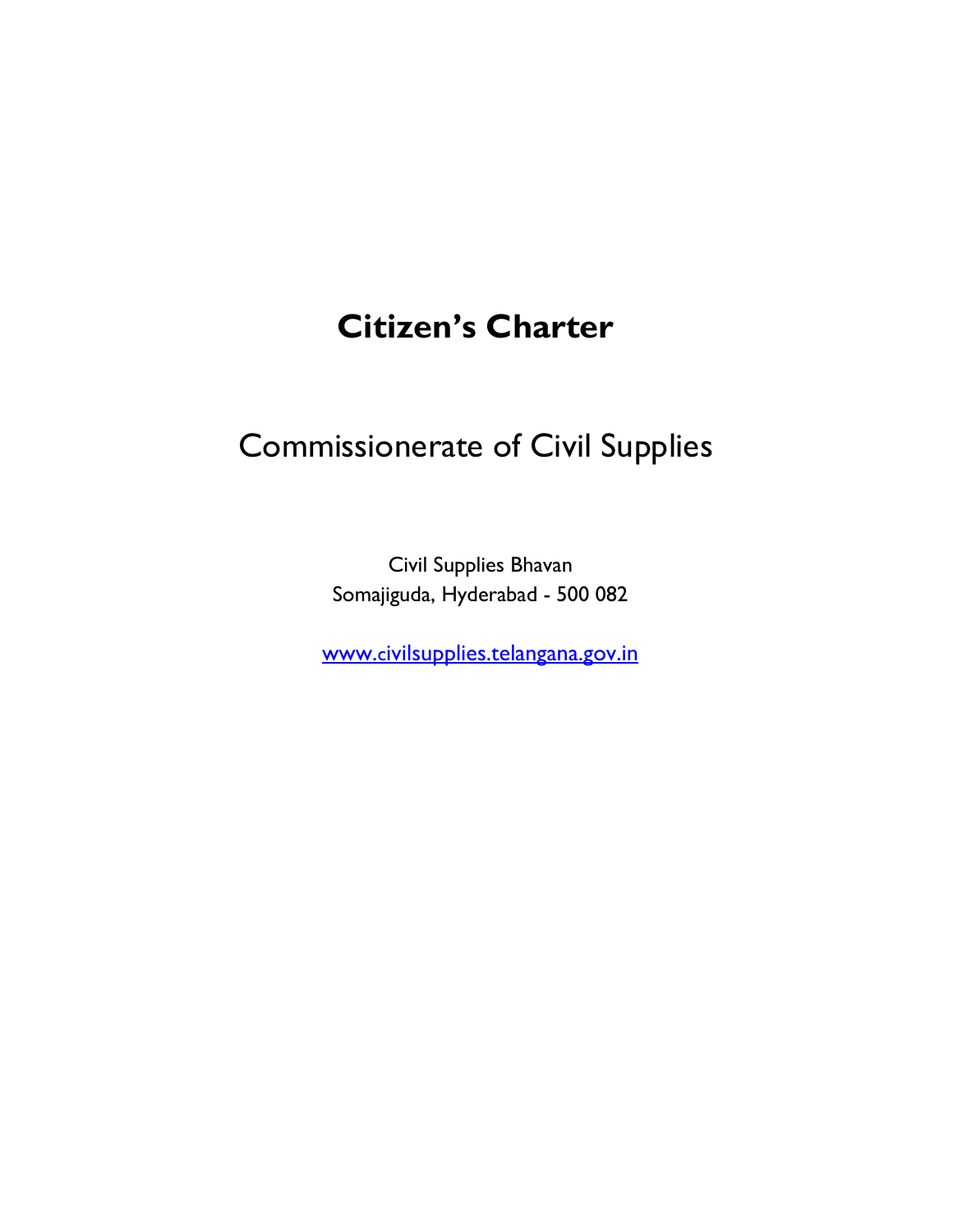# Citizen's Charter

#### About the department

The Commissionerate of Civil Supplies is responsible for distribution of essential commodities like PDS rice, wheat, sugar and kerosene through Fair Price Shops (FPSs) under the Public Distribution System (PDS) to the people of Telangana at a subsidized rate. Its other responsibilities include issuing of computerized cards, dealing with consumer affairs, monitoring of prices of essential commodities, distribution of LPG connections to BPL women (Deepam Scheme). Besides distribution of essential commodities, the Commissionerate is also responsible for procurement of food grains under Minimum Support Price (MSP).

The Consumer protection and welfare are also key responsibilities of the Commissionerate of Civil Supplies.

The functions of the Commissionerate include:

- Enforcement of provisions of the Essential Commodities Act and the control orders under the same. The provisions relate to all aspects like movement, milling, stocks, storage, price, procurement, distribution etc. The District Civil Supply Officers have licensing and regulation functions inrespect of Edible Oils and Sugar.
- Maintenance of public distribution system and food security.
- Price support to farmers through implementation of MSP.
- Implementation of Policies for procurement of paddy at MSP by agencies like FCI, Telangana State Civil Supplies Corporation IKP groups etc. Decentralised procurement and distribution of essential commodities through Public Distribution System.
- Evolves policy for issue of Food Security Cards, allotment of Deepam connections to the women members of the families belong to BPL, AAY and ANP etc.
- Oversees all matters connected with the allotment, lifting, movement and supply of essential commodities by the Telangana State Civil Supplies Corporation Ltd.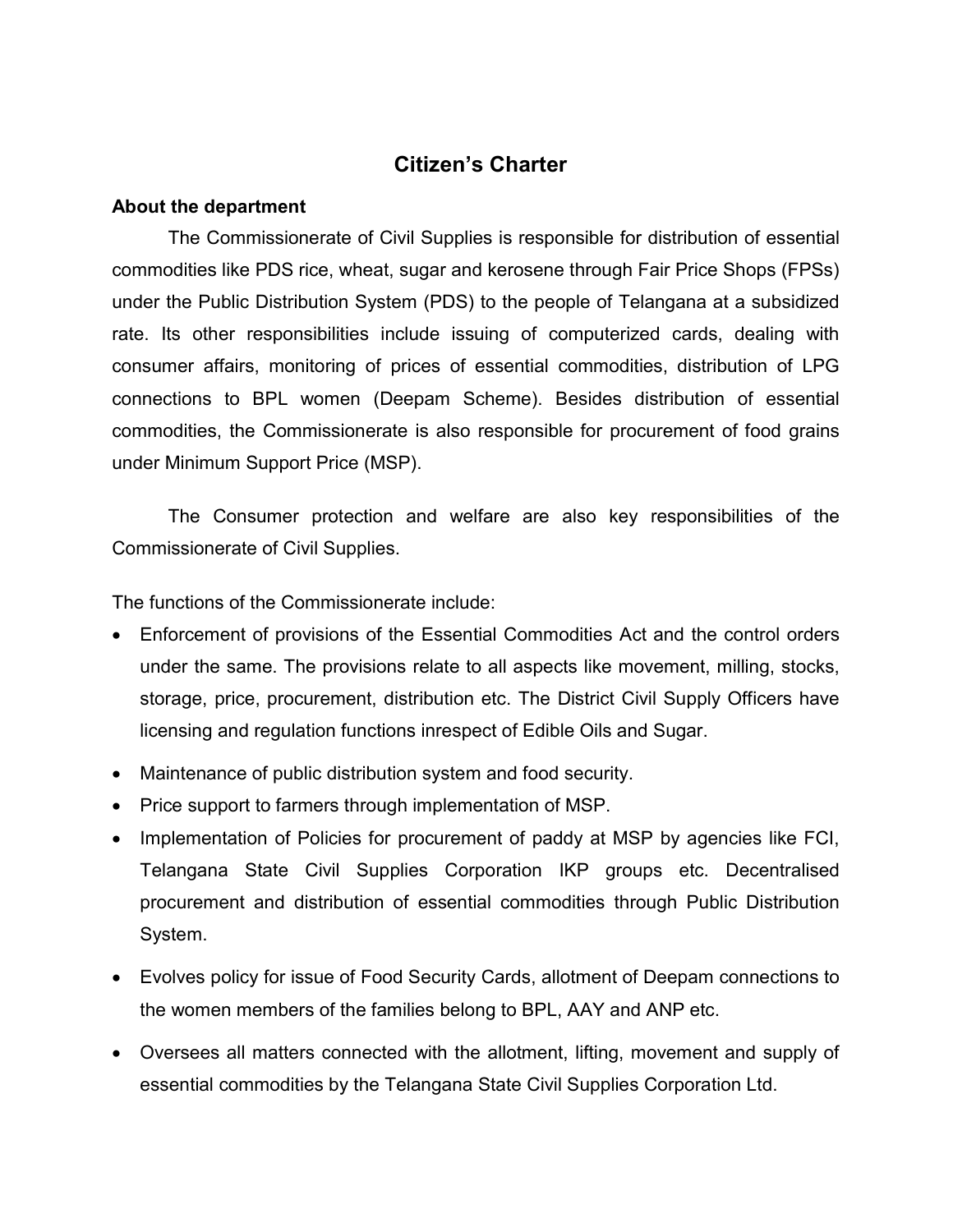- Monitoring of prices of essential commodities and Market Intervention Operations for controlling the open market prices, if need arises.
- Implements Consumer Protection Act through State Commission and District Consumer Fora and other Consumer welfare Schemes.
- Arranges Consumer awareness through Consumer Clubs, Consumer Voluntary Organisations, Seminars, workshops and World and National Consumer Rights Days every year.
- Monitoring of execution of various Control Orders issued under the Essential Commodities Act, 1955 for checking against hoarding, black marketing, diversions etc.of essential commodities like food grains edible oils, Petroleum Products viz. Kerosene, LPG, Petrol and diesel etc.
- As a convener arranges the meetings of the Price Monitoring Committee under the Chairmanship of the Chief Secretary and the Group of Ministers periodically.
- Takes measures to ensure that the Departments concerned with various essential commodities take action to undertake Market Intervention in purchases wherever necessary to make them available to the consumers at affordable prices in the open market.
- Arranges payment of Subsidies to the Telangana State Civil Supplies Corporation for supply of Rice and other Essential Commodities and the security deposit for LPG cylinder & Regulator to the PSU Oil Companies for release of Deepam connections.

#### Organizational Hierarchy

The administrative wing at the Commissionerate level has the following hierarchy.

- 1. Commissioner of Civil Supplies
- 2. Joint Commissioner of Civil Supplies

The District and field level hierarchy is as follows:

- 1. District Collector
- 2. Joint Collector
- 3. District Civil Supply Officer
- 4. Revenue Divisional Officer
- 5. Assistant Civil Supply Officer
- 6. Tahsildar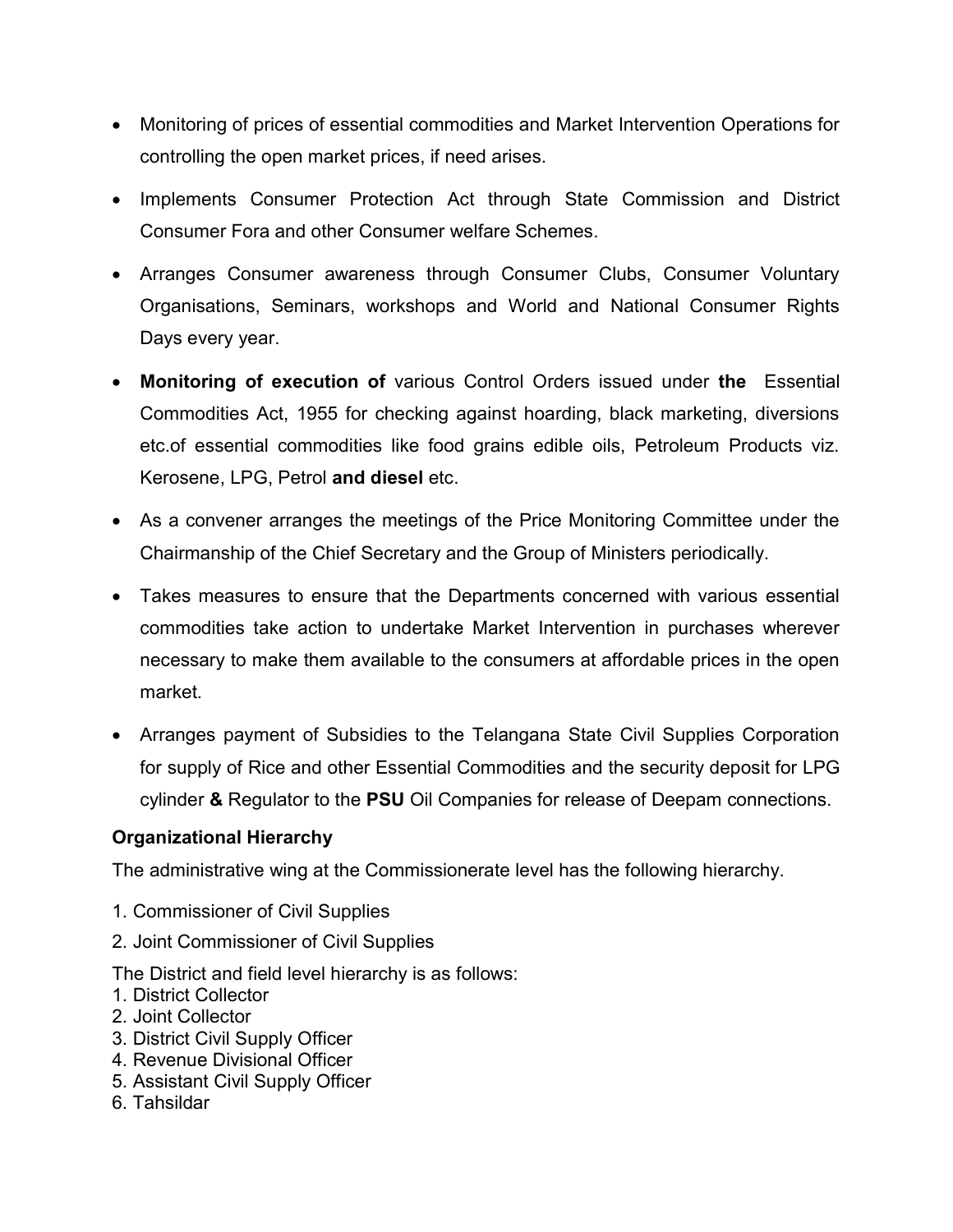- i. Vision: To see a food secured Telangana where all citizens have access to food grains and other essential commodities, and to ensure minimum support price to the farmers for their farm produces.
- ii. Mission: To ensure availability of and access to all essential commodities to the people of the state through public distribution system ensuring minimum support price to the farmers, controlling price through market intervention and reducing the related public grievances.

#### iii. Main Services offered by the Commissionerate of Civil Supplies

The major services delivered by the Commissionerate of Civil Supplies include:

- Issuance of Food Security cards and other related services
- Delivery of essential commodities under public distribution system through fair price shops
- Procurement of food grains at MSP
- Licensing of Edible Oils and Edible Oil seeds and Sugar dealers (both retail and wholesale) and the petroleum products (diesel, petrol, LPG and Kerosene) dealers.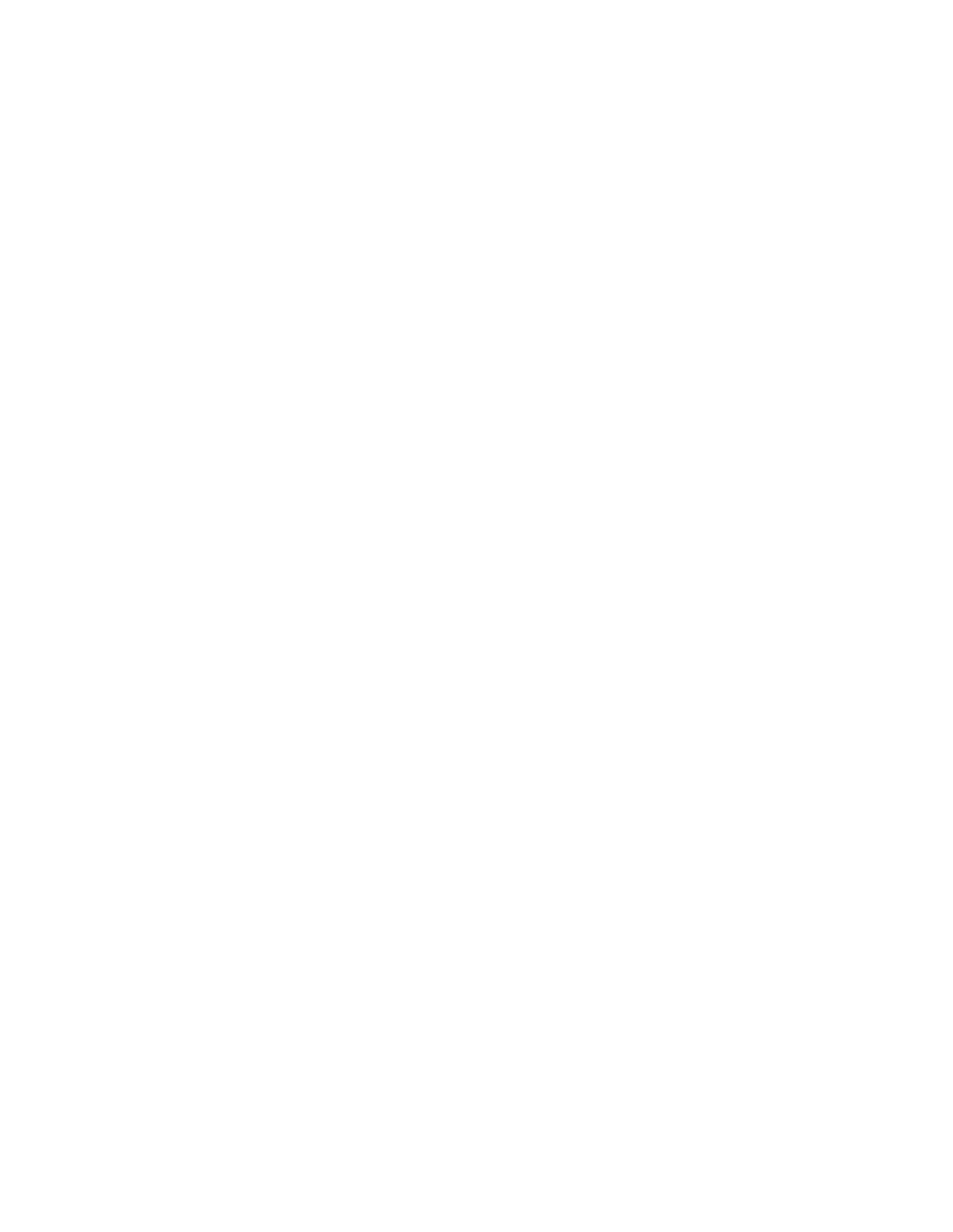|                |                                                               | <b>Service Standard</b>                                                                                                                                                                                                                                                        |                             |                                                                                                                                                                                                                        |                    |                                                                                                               |                                                                      |
|----------------|---------------------------------------------------------------|--------------------------------------------------------------------------------------------------------------------------------------------------------------------------------------------------------------------------------------------------------------------------------|-----------------------------|------------------------------------------------------------------------------------------------------------------------------------------------------------------------------------------------------------------------|--------------------|---------------------------------------------------------------------------------------------------------------|----------------------------------------------------------------------|
| SI.<br>No.     | <b>Service</b>                                                | <b>Procedure</b>                                                                                                                                                                                                                                                               | <b>Time</b><br><b>Frame</b> | <b>Documents</b><br>required to be<br>submitted at<br>time of<br>application                                                                                                                                           | Fee (in<br>$Rs.$ ) | <b>Contact details of</b><br><b>Service Delivery</b><br><b>Officer</b>                                        | <b>Contact details</b><br>of Grievance<br><b>Redress Officer</b>     |
|                |                                                               | A. Food Security Card Related Services: Through Mee Seva /e Seva Centres - The following services viz., I) change of residential<br>address within the district/to other district 2) Inclusion of members, 3) Deletion of members 4) issue of surrender certificate in respect |                             |                                                                                                                                                                                                                        |                    |                                                                                                               |                                                                      |
|                |                                                               | of migrations / transfers to other States and 5) New Food Security Card are now offered through Mee Seva centres.                                                                                                                                                              |                             |                                                                                                                                                                                                                        |                    |                                                                                                               |                                                                      |
|                | Change of<br>residential<br>address<br>within the<br>district | 1) Submission of application<br>at Mee Seva counter<br>2) To be applied in formal<br>application<br>3) Duration of enquiry<br>4) Approval of Tahsildar /<br><b>Assistant Civil Supply</b><br>Officer                                                                           | 30<br>days                  | Any proof like<br>i) Electricity Bill,<br>ii) Municipality Bill<br>iii) Bank Pass<br>book<br>iv) Telephone bill<br>in support of new<br>place or<br>residence to<br>which place<br>transfer sought.<br>v) Aadhaar card | Rs. 35/-           | Tahsildar (Rural<br>areas)<br><b>Assistant Supply</b><br>Officer (Hyderabad,<br>Rangareddy and<br>Urban area) | Revenue<br><b>Divisional Officer</b><br>/ District Supply<br>Officer |
| $\overline{2}$ | Inclusion of<br>members                                       | 1) Submission of application<br>at Mee Seva counter<br>2) No specific form<br>3) To be applied in formal<br>application only<br>4) Duration of enquiry<br>5) Approval of Tahsildar /<br><b>Assistant Civil Supply</b><br>Officer and delivery to<br>citizen                    | 30<br>days                  | i)Electricity Bill<br>ii)Telaphone Bill<br>iii) Aadhaar card<br>iv) Birth Certificate<br>v)School Register<br>extract, if any and<br>none of them is<br>available, self<br>Declaration is to<br>be furnished.          | Rs. 35/-           | Tahsildar (Rural<br>areas)<br><b>Assistant Supply</b><br>Officer (Hyderabad,<br>Rangareddy and<br>Urban area) | Revenue<br><b>Divisional Officer</b><br>/ District Supply<br>Officer |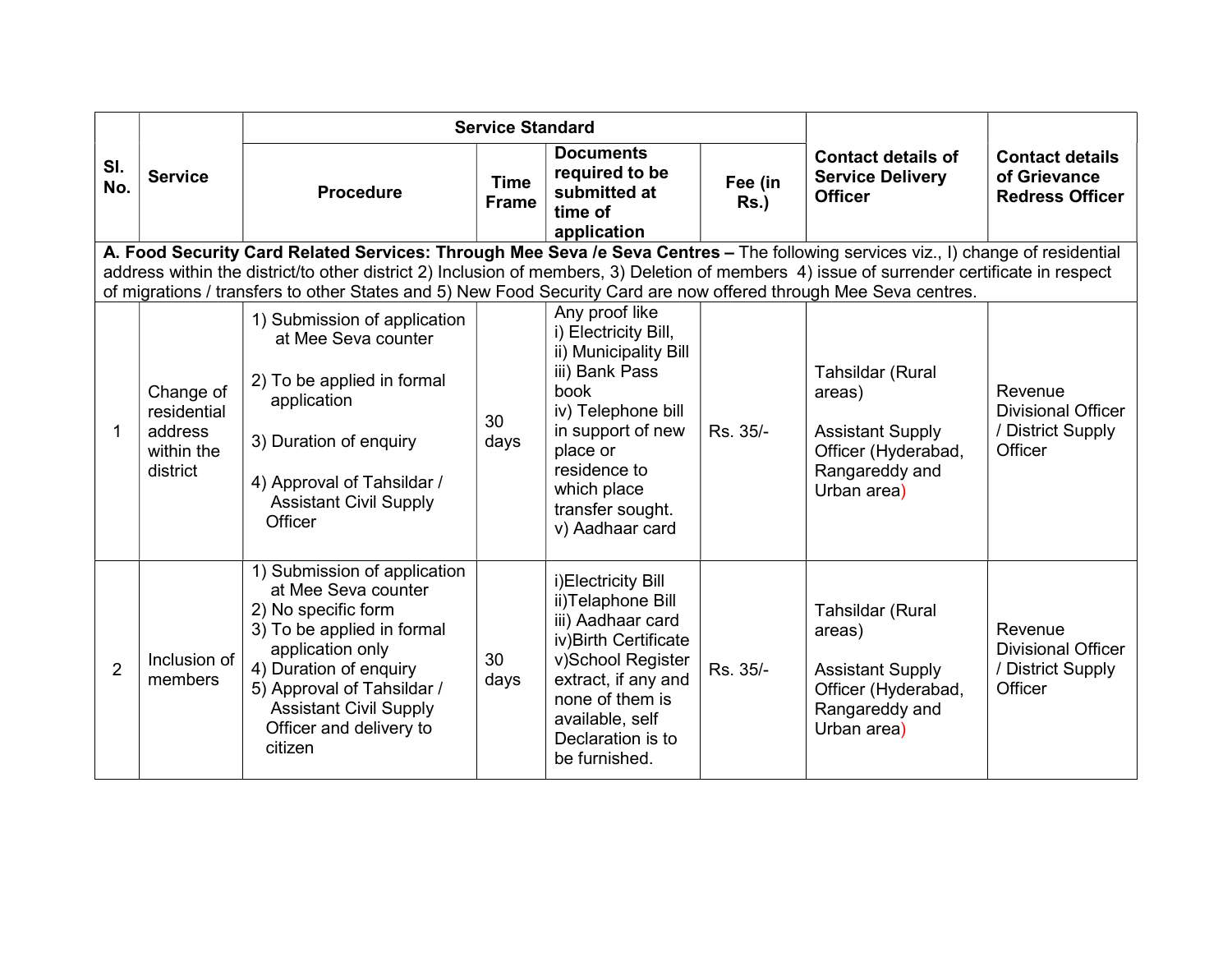| 3              | Declaration<br>of<br>members<br>and issue<br>of<br>certificate<br>in respect<br>of live<br>members | 1)Submission of application<br>at Mee Seva counter<br>2) No specific form<br>3) To be applied in formal<br>application only<br>4) Duration of enquiry<br>5) Approval of Tahsildar /<br><b>Assistant Civil Supply</b><br>Officer and delivery to<br>citizen | 30<br>days | i)Gram<br>panchayat or<br>Local Body's<br>Certificate<br>ii)Death<br>Certificate(iss<br>ued by<br>competent<br>authority)<br>iii)Marriage<br>invitation<br>card                      | Rs.35/-  | Tahsildar (Rural<br>areas)<br><b>Assistant Supply</b><br>Officer (Hyderabad<br>and Rangareddy) | Revenue<br><b>Divisional Officer</b><br>/ District Supply<br>Officer. |
|----------------|----------------------------------------------------------------------------------------------------|------------------------------------------------------------------------------------------------------------------------------------------------------------------------------------------------------------------------------------------------------------|------------|--------------------------------------------------------------------------------------------------------------------------------------------------------------------------------------|----------|------------------------------------------------------------------------------------------------|-----------------------------------------------------------------------|
| $\overline{4}$ | Issue of<br>surrender<br>certificate                                                               | 1)Submission of application<br>at Mee Seva counter<br>2) No specific form<br>3) To be applied in formal<br>application only<br>4) Duration of enquiry<br>5) Approval of Tahsildar /<br><b>Assistant Civil Supply</b><br>Officer and delivery to<br>citizen | 30<br>days | <b>Old Ration Card</b><br>Number or Food<br><b>Security Card</b><br>number, name &<br>address of the<br>applicant and<br>F.P.Shop No.<br>proof of transfer if<br>on official purpose | Rs.35/-  | Tahsildar (Rural<br>areas)<br><b>Assistant Supply</b><br>Officer (Hyderabad<br>and Rangareddy) | Revenue<br><b>Divisional Officer</b><br>/ District Supply<br>Officer  |
| 5              | Receipt of<br>application<br>for New<br>Food<br>Security<br>Card                                   | 1)Submission of application<br>at Mee Seva counter<br>2) No specific form<br>3) To be applied in formal<br>application only<br>4) Duration of inquiry<br>5) Approval of Tahsildar /<br><b>Assistant Civil Supply</b><br>Officer                            | 30<br>days | <b>Old Ration Card</b><br>Number OR Food<br>Security card<br>number, name &<br>address of the<br>applicant and F.P.<br>Shop No. proof of<br>transfer if on<br>official purpose       | Rs. 35/- | Tahsildar (Rural<br>areas)<br><b>Assistant Supply</b><br>Officer (Hyderabad<br>and Rangareddy) | Revenue<br><b>Divisional Officer</b><br>/ District Supply<br>Officer. |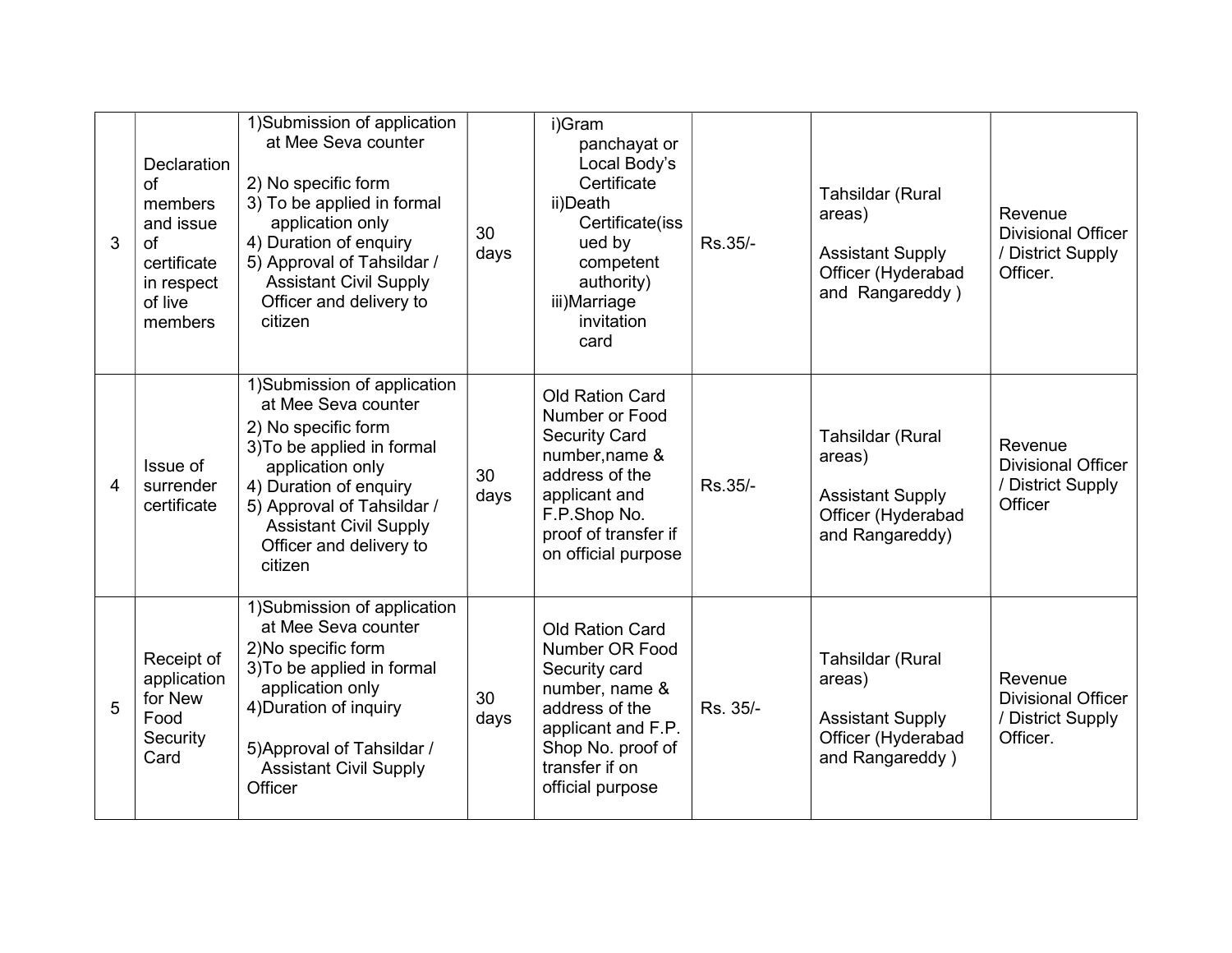|                |                                                                                                                                                                                                                                                                                                                                          | <b>Service Standard</b>                                                                                                      |                                                                                                                    | <b>Contact details of</b>                                                                                                            | <b>Contact details of</b>                               |  |  |
|----------------|------------------------------------------------------------------------------------------------------------------------------------------------------------------------------------------------------------------------------------------------------------------------------------------------------------------------------------------|------------------------------------------------------------------------------------------------------------------------------|--------------------------------------------------------------------------------------------------------------------|--------------------------------------------------------------------------------------------------------------------------------------|---------------------------------------------------------|--|--|
| SI.<br>No.     | <b>Service</b>                                                                                                                                                                                                                                                                                                                           | <b>Essential commodities</b><br>supplied and rate per<br>kg.                                                                 | <b>Quantity supplied per</b><br>month                                                                              | <b>Service Delivery</b><br><b>Officer</b>                                                                                            | <b>Grievance Redress</b><br><b>Officer</b>              |  |  |
|                |                                                                                                                                                                                                                                                                                                                                          | B. Distribution of essential commodities under Public Distribution System: The essential commodities are distributed through | fair price shops during the period from $1st$ to $15th$ of the month.                                              |                                                                                                                                      |                                                         |  |  |
|                |                                                                                                                                                                                                                                                                                                                                          | Rice @ Re. 1/- per kg.                                                                                                       | 35 kg. per card                                                                                                    |                                                                                                                                      |                                                         |  |  |
|                |                                                                                                                                                                                                                                                                                                                                          | Wheat $@$ Rs. 7/- per kg.                                                                                                    | 2 kg per card per month<br>in Municipal<br>corporations and 1 kg<br>per card per month in<br><b>Municipalities</b> |                                                                                                                                      |                                                         |  |  |
|                | 1 Kg per AAY cards only<br>Sugar @ Rs. 13.50 per kg.<br>1 kg per card<br>Salt @Rs.5.00 per Kg<br><b>AFSC</b><br>Municipal Corporation non<br>$LPG - 2$ ltrs.<br>Municipalities &<br><b>Mandal Headquarters</b><br>Kerosene oil @ Rs. 23/- per<br>$(Non-LPG) - 2$ ltrs.<br>litre<br>Rural Areas (Non LPG) - 1<br>ltrs.<br>LPG/Deepam Card |                                                                                                                              | Joint Collector for district                                                                                       |                                                                                                                                      |                                                         |  |  |
| 1              |                                                                                                                                                                                                                                                                                                                                          |                                                                                                                              |                                                                                                                    |                                                                                                                                      | and<br><b>Chief Rationing Officer</b><br>for Hyderabad. |  |  |
|                |                                                                                                                                                                                                                                                                                                                                          |                                                                                                                              | Holders in all areas - 1 Ltr.                                                                                      | <b>Revenue Divisional Officer</b><br>(RDO / Sub-Collector<br>(Rural Areas)<br><b>District Supply Officer</b><br>(Hyderabad district) |                                                         |  |  |
|                |                                                                                                                                                                                                                                                                                                                                          | Rice free of cost                                                                                                            | 10 kg. per card                                                                                                    |                                                                                                                                      |                                                         |  |  |
| $\overline{2}$ | Annapurna                                                                                                                                                                                                                                                                                                                                | Wheat $@$ Rs. 7/- per kg.                                                                                                    | 2 kg per card per month<br>in Municipal<br>corporations and 1 kg<br>per card per month in<br><b>Municipalities</b> |                                                                                                                                      |                                                         |  |  |
|                |                                                                                                                                                                                                                                                                                                                                          | Salt @ Rs.5.00 per kg                                                                                                        | 1 kg per card                                                                                                      |                                                                                                                                      |                                                         |  |  |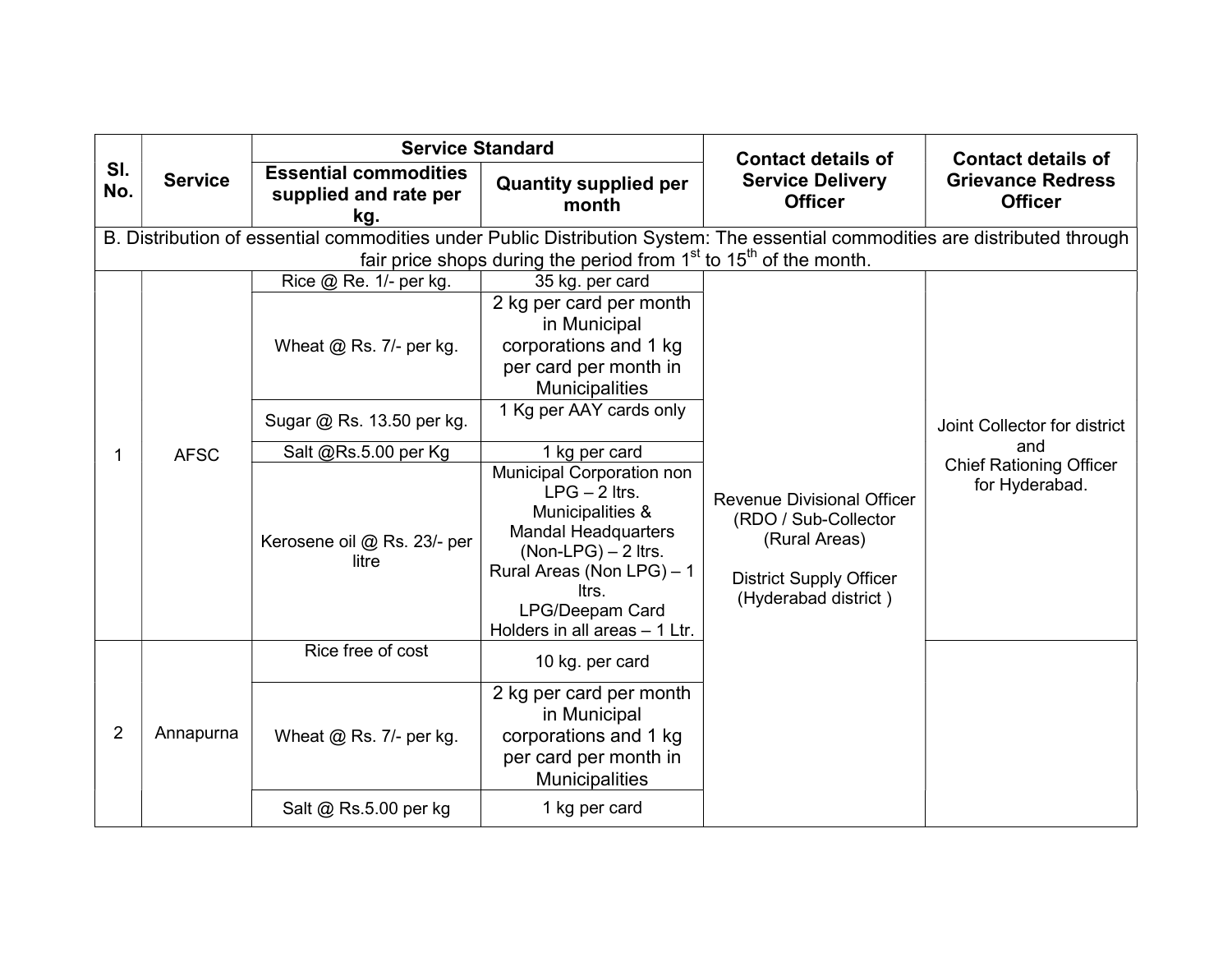|                                                                                                                                                                                                                                                                                                                                                                                  |                  | Kerosene oil @ Rs. 23/- per<br>litre | <b>Municipal Corporation non</b><br>$LPG - 2$ ltrs.<br>Municipalities &<br><b>Mandal Headquarters</b><br>$(Non-LPG) - 2$ ltrs.<br>Rural Areas (Non LPG) - 1<br>ltrs.<br>LPG/Deepam Card<br>Holders in all areas - 1 Ltr. |                                                        |                                                                       |
|----------------------------------------------------------------------------------------------------------------------------------------------------------------------------------------------------------------------------------------------------------------------------------------------------------------------------------------------------------------------------------|------------------|--------------------------------------|--------------------------------------------------------------------------------------------------------------------------------------------------------------------------------------------------------------------------|--------------------------------------------------------|-----------------------------------------------------------------------|
|                                                                                                                                                                                                                                                                                                                                                                                  |                  | Rice @ Re. 1/- per kg.               | 6 kg. per unit without<br>ceiling on number of<br>members in the family                                                                                                                                                  |                                                        |                                                                       |
|                                                                                                                                                                                                                                                                                                                                                                                  |                  | Wheat $@$ Rs. 7/- per kg.            | 2 kg per card per month<br>in Municipal<br>corporations and 1 kg<br>per card per month in<br><b>Municipalities</b>                                                                                                       | <b>Revenue Divisional Officer</b>                      | Joint Collector for district<br>and<br><b>Chief Rationing Officer</b> |
| l3                                                                                                                                                                                                                                                                                                                                                                               | <b>FSC cards</b> | Salt @ Rs.5.00 per kg                | 1 kg per card                                                                                                                                                                                                            | (RDO / Sub-Collector<br>(Rural Areas)                  |                                                                       |
|                                                                                                                                                                                                                                                                                                                                                                                  |                  | Kerosene oil @ Rs. 23/- per<br>litre | Municipal Corporation non<br>$LPG - 2$ ltrs.<br>Municipalities &<br><b>Mandal Headquarters</b><br>$(Non-LPG) - 2$ ltrs.<br>Rural Areas (Non LPG) - 1<br>ltrs.<br><b>LPG/Deepam Card</b><br>Holders in all areas - 1 Ltr. | <b>District Supply Officer</b><br>(Hyderabad district) | for Hyderabad.                                                        |
| Note: 1. Distribution of commodities at fair price shops are carried out from 1 <sup>st</sup> to 15 <sup>th</sup> day of every month.<br>2. The Fair Price Shop dealers shall keep open the Fair Price Shops at Hyderabad city from 8.00 AM to 12.00 PM in the<br>morning and from 4.00 PM to 8.00 PM in the evening and in other than Hyderabad from 7.00 AM to 11.00 AM in the |                  |                                      |                                                                                                                                                                                                                          |                                                        |                                                                       |

 morning and from 4.00 PM to 8.00 PM in the evening and in other than Hyderabad from 7.00 AM to 11.00 AM in the morning and from 4.00 PM to 8.00 PM in the evening on all working days and distribute commodities to the card holders. If the fair Price Shop dealer opens the shop on Friday and distribute commodities, he/she can avail holiday on any other day in the week.

3. The eligible card holders may take all the commodities or selected commodities from the F.P. Shop dealers.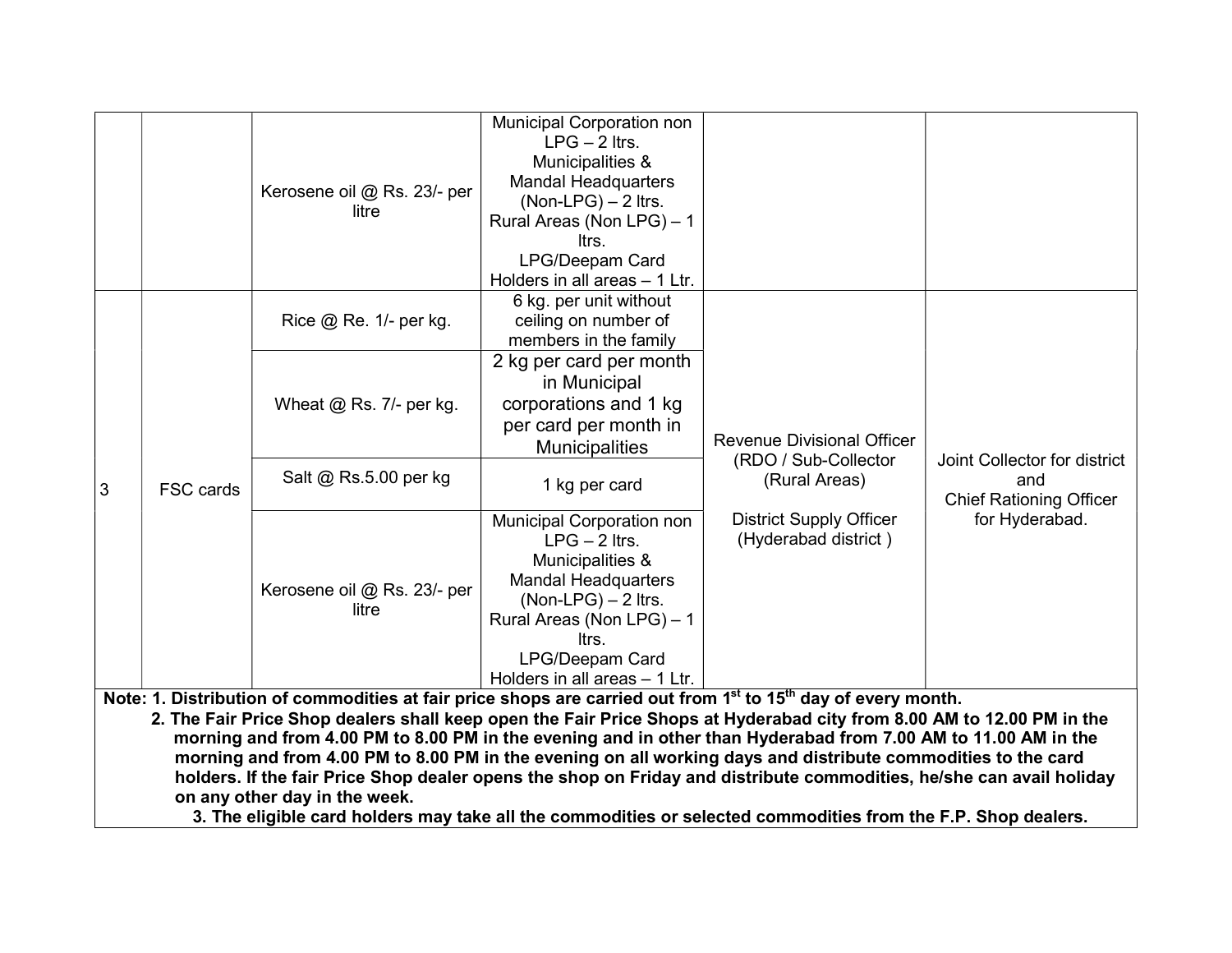# IV. Grievance Redressal Mechanism

| <b>Services</b>                                                                                                                                                                                      | <b>Name and contact</b><br>details of Grievance<br><b>Officer</b>                            | <b>Helpline</b><br>number/<br><b>Website</b><br>url to<br>lodge<br>grievanc<br>e | <b>Timefr</b><br>ame<br>for<br>respo<br><b>nse</b> | <b>Timefra</b><br>me for<br>redress |
|------------------------------------------------------------------------------------------------------------------------------------------------------------------------------------------------------|----------------------------------------------------------------------------------------------|----------------------------------------------------------------------------------|----------------------------------------------------|-------------------------------------|
| For Food Security card related<br>issues                                                                                                                                                             | Collector<br><b>Joint</b><br>in<br>districts and Chief<br>Rationing Officer in<br>Hyderabad. | $\overline{a}$                                                                   | 3 days                                             | 14<br>days                          |
| For distribution of essential<br>commodities under PDS                                                                                                                                               | Collector<br>the<br>in<br>districts                                                          | $\overline{\phantom{a}}$                                                         | 3 days                                             | 7 days                              |
| For Issue of new license / renewal<br>of license / issue of duplicate<br>license to wholesalers to sale<br>Pulses, Edible oils and edible oil<br>seeds and sugar and other<br>essential commodities. | <b>DCSO</b>                                                                                  | --                                                                               | 3 days                                             | 7 days                              |
| For Issue of new license / renewal<br>of license / issue of duplicate<br>license to wholesalers and retailers<br>to sale/purchase / store petroleum<br>products                                      | <b>Joint Collectors</b>                                                                      |                                                                                  | 3 days                                             | 7 days                              |
| Issue of authorization to FP<br>Shop<br><b>Dealers</b>                                                                                                                                               | <b>RDOs</b>                                                                                  |                                                                                  | 3days                                              | 7 days                              |
| Implementation of the MSP                                                                                                                                                                            | Collectors<br>concerned                                                                      | --                                                                               | 3 days                                             | 7 days                              |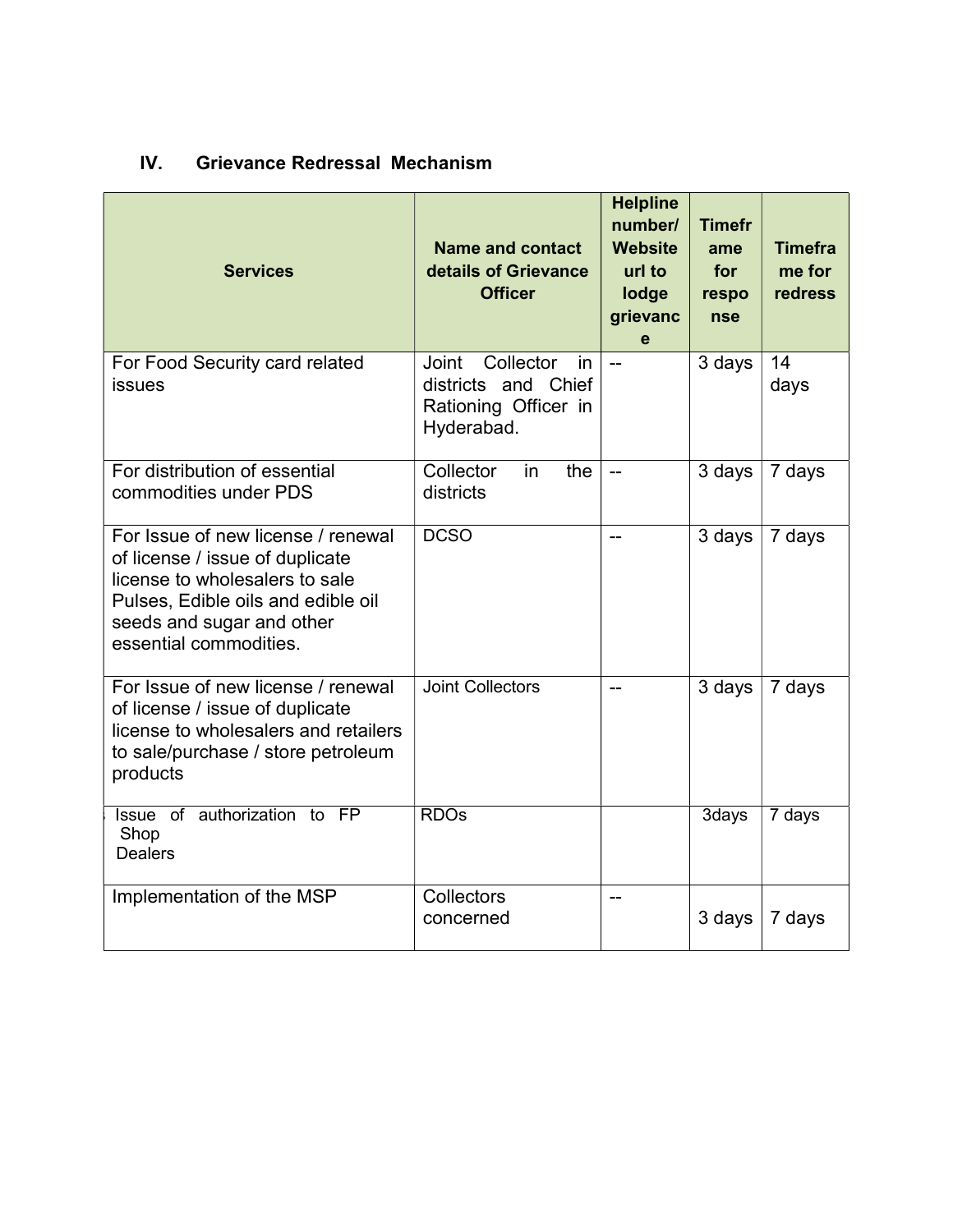#### v. Facilities available to citizens for obtaining information

The Department has a website at which details of major activities of this department, list of wings under the department and contact details of all key officers are available.

| S.No         | <b>Items</b>                                                                          | <b>Name</b>                                                                | <b>Email</b>                    | <b>Phone</b>                    |
|--------------|---------------------------------------------------------------------------------------|----------------------------------------------------------------------------|---------------------------------|---------------------------------|
| $\mathsf{L}$ | Assistant<br>Public<br>Information<br><b>Officer</b><br>under the<br>RTI Act,<br>2005 | Sri A V S V Prasada Rao<br>Dy.Commissioner(CS)                             | dydir ca mc cs@telangana.gov.in | 8008781592<br>(Mobile)          |
| 2.           | <b>Public</b><br>Information<br>Officer under<br>the RTI Act,<br>2005                 | Sri.B.Chandra Prakash<br>Dy Commissioner.                                  | dydir ca mc cs@telangana.gov.in | 8008301382                      |
| 3.           | Appellate<br>Authority<br>(AA)                                                        | Dr.Akun Sabharwal, IPS.<br><b>Commissioner of Civil</b><br><b>Supplies</b> | Commr cs@Telangana.gov.in       | $040-$<br>23310617,<br>23310462 |
| 4.           | Departmental<br>website                                                               | www.telanganacivilsupplies.gov.in                                          |                                 |                                 |

#### vi. Stakeholders

| S.No                                 | <b>Stakeholder</b>                       | <b>Relation with the stakeholder</b> |
|--------------------------------------|------------------------------------------|--------------------------------------|
| 1.                                   | Citizen                                  | <b>Service Provider</b>              |
| 2.                                   | Tahsildar (Revenue)                      | <b>Service Provider</b>              |
| <b>Oil Marketing Companies</b><br>3. |                                          | Licensing / Regulating authority     |
| 4.                                   | Fair Price Shop Owners / dealers         | Licensing / Regulating authority     |
| 5.                                   | Wholesalers and retailers of food grains | Licensing / Regulating authority     |
| 6.                                   | <b>Millers</b>                           | <b>Regulating Authority</b>          |
| 7 <sub>1</sub>                       | <b>Consumer Courts</b>                   | <b>Quasi Judicial Authority</b>      |
| 8.                                   | <b>Civil Supplies Corporation</b>        | <b>Service Provider</b>              |
| 9.                                   | <b>FCI</b>                               | <b>Service Provider</b>              |
| 10.1                                 | <b>Marketing Federation</b>              | On request Service Provider          |
| 11.                                  | Self Help Groups                         | <b>Service Provider</b>              |

### Vii. Responsibility Centres and Subordinate Organizations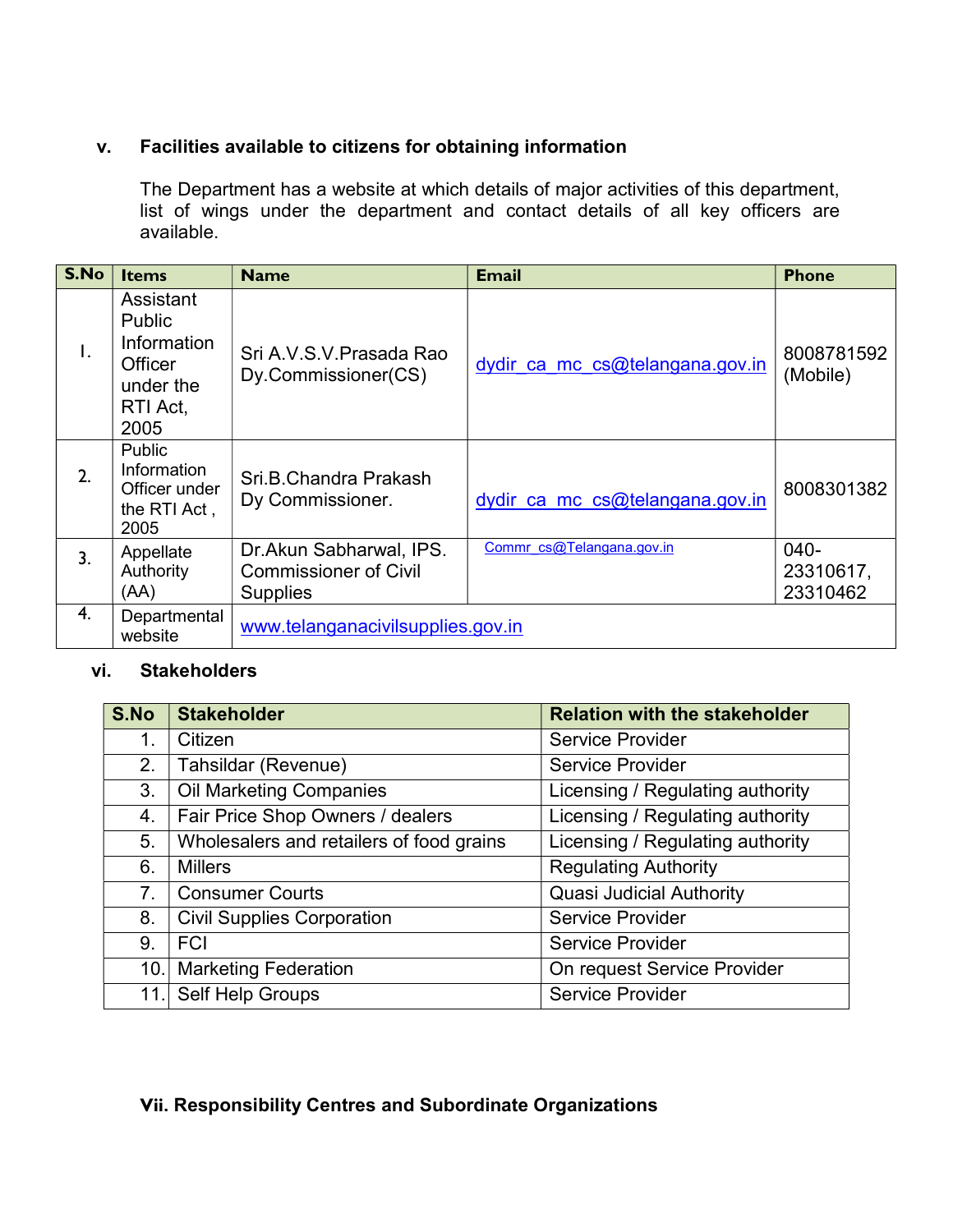| S<br>N<br>$\mathbf{o}$ | <b>Responsibility</b><br><b>Centre/Subordi</b><br>nate<br><b>Organisations</b> | Name of<br><b>Officer</b>        | <b>Landline</b><br>number | <b>Mobile</b><br><b>Number</b> | <b>Email</b>                    | <b>Address</b>                                                  |
|------------------------|--------------------------------------------------------------------------------|----------------------------------|---------------------------|--------------------------------|---------------------------------|-----------------------------------------------------------------|
| 1                      | <b>TS Civil</b><br><b>Supplies</b><br>Corporation                              | VC & MD                          | 040<br>23310973           | 8008381111                     | md ts<br>@apsc<br>sc.gov<br>.in | <b>Civil Supplies</b><br>Bhavan,<br>Somajiguda, Hyder<br>abad.  |
| $\overline{2}$         | <b>Fair Price</b><br><b>Shops</b>                                              |                                  |                           |                                |                                 | Available with the RDOs / DCSOs / ACSOs / Tahsildars concerned. |
| 3                      | <b>FCI</b>                                                                     | General<br>Manager<br>$-$ Region | 040<br>23234842           |                                | srmfcia<br>p@nic.i<br>n         | 3 <sup>rd</sup> floor, HACA<br>Building, Opp.<br>Assembly, Hyd. |
| 4                      | Marketing<br>Federation                                                        | Managin<br>g Director            | 040<br>23235207           |                                | Mdmar<br>kfed<br>@gmail<br>.com | Mahathma Gandhi<br>Markfed, Jambagh                             |

# Viii. Indicative expectations from service recipients

| S.No | Indicative expectations from service recipients                                                           |
|------|-----------------------------------------------------------------------------------------------------------|
| 1.   | Submitting duly completed application forms in all respects                                               |
| 2.   | Submitting relevant documents/ enclosures if any along with the application                               |
| 3.   | Adhering to the time lines stipulated (if any ) for completion of formalities for<br>the service delivery |
| 4.   | Keeping proper records of letters and communications with the department                                  |
| 5.   | Fair Price Shops should maintain proper records                                                           |

### ix. Month and Year for the next review of the Charter

This Citizen's Charter will be revised after one year or whenever there is change in policy, whichever is earlier.

 $\boldsymbol{\mathcal{W}}$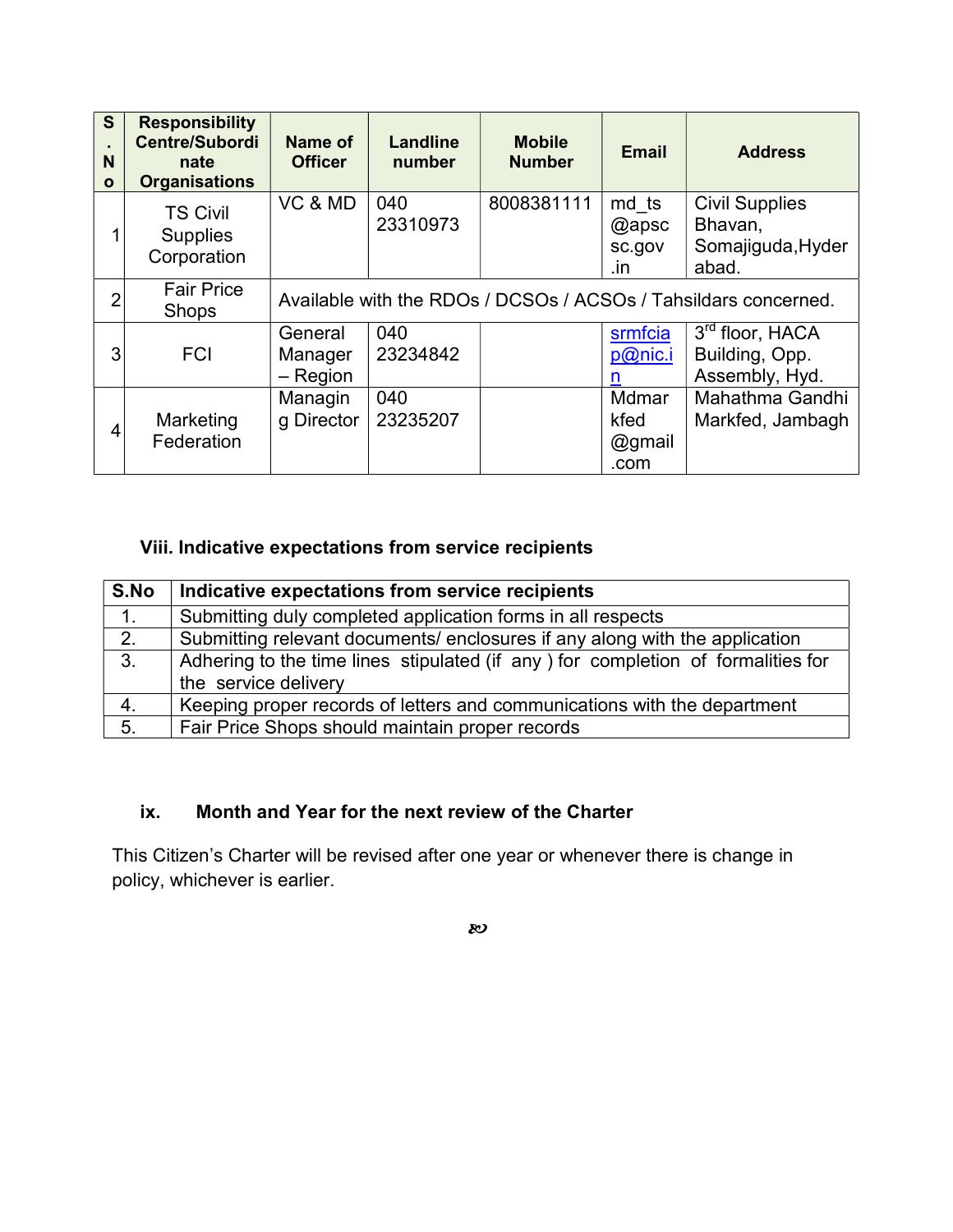|                 |                             | Name of the Joint         |               |
|-----------------|-----------------------------|---------------------------|---------------|
| SI.No<br>1      | <b>Name of the District</b> | <b>Collector</b>          | Mobile No.    |
| $\overline{2}$  | Adilabad                    | Ms. G.Sandhya Rani        | 08732-226557  |
| $\overline{3}$  | Mancherial                  | Sri Y.Surender            | 08736-250106  |
|                 | Nirmal                      | Sri A.Bhaskar Rao         | 08734-244366  |
|                 | Komuram Bheem               |                           |               |
| 4               | Asifabad                    | Sri P.Rambabu             |               |
| $\overline{5}$  | Nizamabad                   | Sri M.Venkateswarlu       | 08462-232051  |
| 6               | Kamareddy                   | Sri D. Yadi Reddy         |               |
|                 |                             | Sri G.V.Shyam Prasad      |               |
| 7               | Karimnagar                  | Lal                       | 0878-2240749  |
| 8               | Peddapalli                  | Smt M.Vanaja Devi         | 08728-223313  |
| 9               | Jagtial                     | Sri A.Nagendra            | 08724-222205  |
| 10              | Rajanna Siricilla           | Sri Shaik Yasmin Basha    | 08723-231144  |
| 11              | Warangal(U)                 | Sri S.Dayanand            | 0870-277215   |
| 12              | Warangal(R)                 | Sri R.Mahender Reddy      | 0870-2510888  |
| $\overline{13}$ | Mahabubabad                 | Sri M.David               | 08719-241241  |
| 14              | Jayashankar                 | Smt K.Swarna latha        | 08713-248068  |
| $\overline{15}$ | Janagaon                    | Sri O.J.Madhu             | 0871-622115   |
| 16              | Khammam                     | <b>Smt Masrath Khanam</b> | 08742-2224174 |
|                 |                             | Ayesha                    |               |
| 17              | Badradri                    | Sri K.Venkateswarlu       | 08744-243025  |
| 18              | Nalgonda                    | Sri Narayan Reddy         | 08682-244509  |
| 19              | Suryapet                    | Sri D.Sanjeev Reddy       |               |
| 20              | Yadadri                     | Sri G.Ramesh              | 08685-234008  |
| 21              | Medak                       | Sri G.Nagesh              | 08452-223222  |
| 22              | Sanga reddy                 | Smt K.Nikhila             | 08455-276426  |
| $\overline{23}$ | Siddipet                    | Sri S.Padmakar            | 08457-230177  |
| $\overline{24}$ | Hyderabad                   | Sri G.Ravi                | 040-23201575  |
| $\overline{25}$ | Ranga reddy                 | Sri S.Harish              | 040-23237417  |
| $\overline{26}$ | Medchal                     | Sri Srinivas Reddy        | 040-29700822  |
| $\overline{27}$ | Vikarabad                   | Ms K.Aruna Kumari         |               |
| 28              | Mahabubnagar                | Sri S.Venkat Rao          | 08542-242459  |
| $\overline{29}$ | Wanaparthy                  | Sri D.Venugopal           | 08545-233528  |
| 30              | NagarKurnool                | Sri P.Srinivas Reddy      | 08540-230222  |
| $\overline{31}$ | Jogulamba Gadwal            | Sri J.Niranjan            | 08546-274002  |

# Names and Mobile Numbers of the Joint Collectors: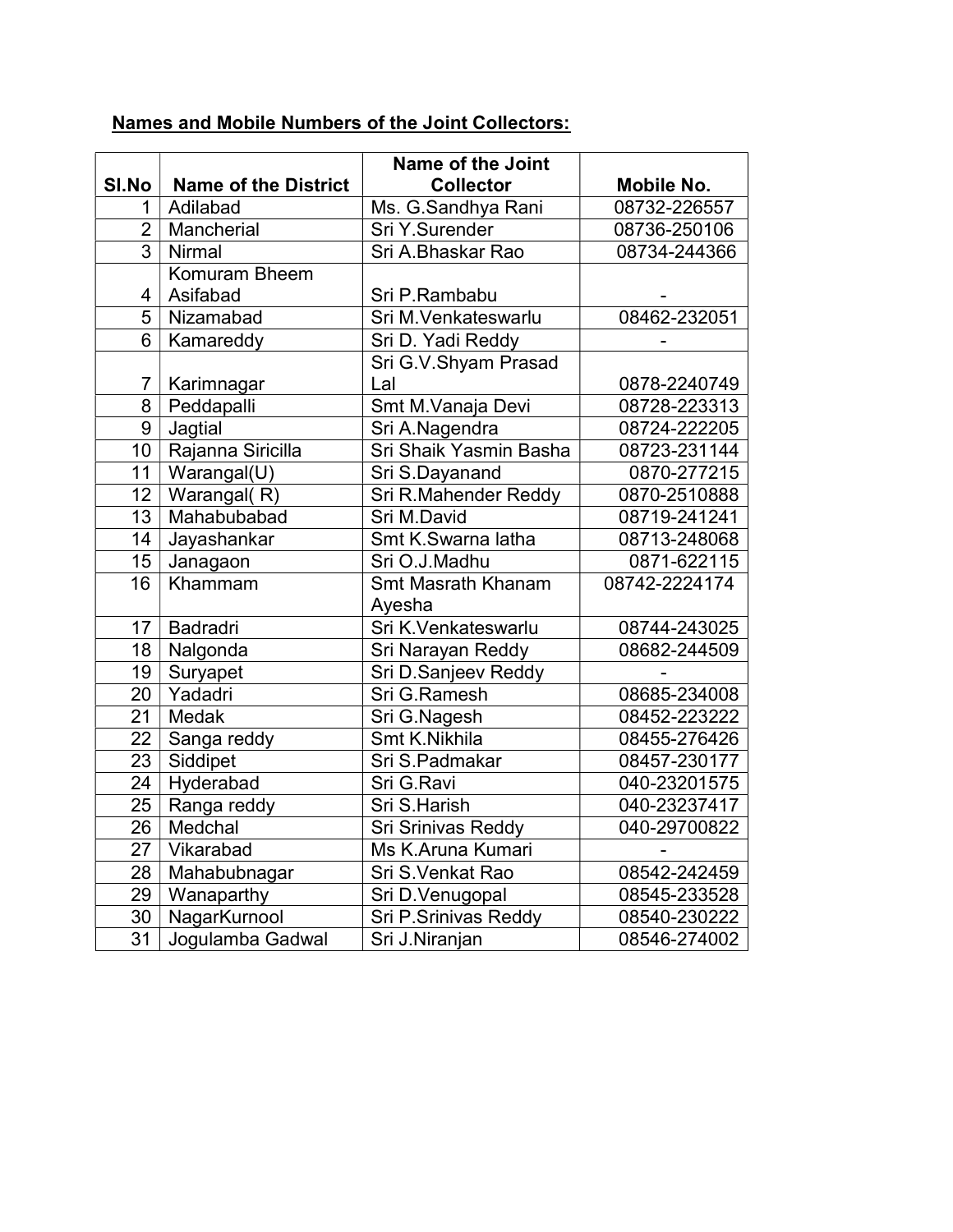# Contact details of DCSOs:

| <b>District</b> | <b>Name of the Officer</b> | <b>Designation</b> | <b>Place</b> | <b>Tele</b>      | <b>Cell Phone</b> |
|-----------------|----------------------------|--------------------|--------------|------------------|-------------------|
|                 |                            |                    |              | <b>Phone</b>     | No.               |
|                 |                            |                    |              | 08732-           |                   |
| Adilabad        | Sri R. Sudershnam          | <b>DCSO</b>        | Adilabad     | 226656           | 8008301411        |
| Komuram         |                            |                    |              |                  |                   |
| <b>Bheem</b>    | Sri T.Satyanarayana        | <b>DCSO</b>        | Asifabad     |                  | 8008317991        |
| Mancherial      | Sri M.Srinivasa Reddy      | <b>DCSO</b>        | Mancherial   |                  | 8008314213        |
| <b>Nirmal</b>   | Sri T.Kiran Kumar          | <b>DCSO</b>        | Nirmal       |                  | 8008315707        |
| Karimnagar      | Sri Gouri Shanker          | <b>DCSO</b>        | Karimnagar   | 0878-<br>2242523 | 8008301450        |
| Jagityal        | Sri P.Satyanarayana        | <b>DCSO</b>        | Jagtial      |                  | 8008301451        |
| Peddapalli      | Sri T.Venkatesh (deput)    | <b>DCSO</b>        | Peddapalli   |                  | 8008301457        |
| <b>Sircilla</b> | Sri K.Srinath              | <b>DCSO</b>        | Sircilla     |                  | 8008325850        |
| Khammam         | Smt.P.B.Sandhya Rani       | <b>DCSO</b>        | Khammam      | 0874-<br>223082  | 8008301458        |
| <b>Badradri</b> | Sri A. Laxman              | <b>DCSO</b>        | Kothagudem   |                  | 8008301459        |
|                 | Smt I.Sarada               |                    |              | 08542-           |                   |
| Mahabubnagar    | Priyadarshini              | <b>DCSO</b>        | Mahabubnagar | 242821           | 8008301480        |
| NagarKurnool    | Sri V.Mohanbabu            | <b>DCSO</b>        | NagarKurnool |                  | 8008301484        |
| Wanaparthy      | Smt. G.Revathi             | <b>DCSO</b>        | Wanaparthy   |                  | 8008301482        |
|                 | Sri R.Chandra Shekar       |                    |              |                  |                   |
| Jogulamba       | Reddy                      | <b>DCSO</b>        | Gadwal       |                  | 8008338903        |
|                 |                            |                    |              | 09455-           |                   |
| Sangareddy      | Sri M.Srikanth Reddy       | <b>DCSO</b>        | Sangareddy   | 276351           | 8008301487        |
| Medak           | Sri Arjun Mallik           | <b>DCSO</b>        | Medak        |                  | 8008301488        |
| Siddipet        | Sri V.Venkateswarlu        | <b>DCSO</b>        | Siddipet     |                  | 8008351651        |
|                 |                            |                    |              | 08682-           |                   |
| Nalgonda        | Sri S.Uday Kumar           | <b>DCSO</b>        | Nalgonda     | 244396           | 8008301492        |
| Suryapet        | Smt A.Usha Rani            | <b>DCSO</b>        | Suryapet     |                  | 8008301493        |
| Yadadri         | Smt P.Sandhya Rani         | <b>DCSO</b>        | Yadadri      |                  | 8008534196        |
|                 | Sri BNVV Krishna           |                    |              | 08462-           |                   |
| Nizamabad       | Prasad                     | <b>DCSO</b>        | Nizamabad    | 221253           | 8008301506        |
| Kamareddy       | Sri K.Kondal Rao           | <b>DCSO</b>        | Kamareddy    |                  | 8008301507        |
|                 |                            |                    |              | 040-             |                   |
| Ranga Reddy     | Sri A.Ramesh               | <b>DCSO</b>        | Ranga Reddy  | 23297256         | 8008301517        |
| Malkajgiri      | Smt C.Padma                | <b>DCSO</b>        | Malkajgiri   |                  | 8008301518        |
| Vikarabad       | Smt C.Padmaja              | <b>DCSO</b>        | Vikarabad    |                  | 8008301523        |
| Warangal(U)     | Smt N. Vijaya Laxmi        | <b>DCSO</b>        | Warangal(U)  | 0870-<br>2511210 | 8008301544        |
| Warangal(R)     | Smt K.Vanajatha            | <b>DCSO</b>        | Warangal®    |                  | 8008301545        |
| Jayashankar     | Sri K.H. Rahman            | <b>DCSO</b>        | Bhupalapally |                  | 8008301551        |
| Mahabubabad     | Sri Narasingha Rao         | <b>DCSO</b>        | Mahabubabad  |                  | 8008537939        |
| Janagaon        | Smt P.Rukmini Devi         | <b>DCSO</b>        | Janagaon     |                  | 8008545402        |
| Hyderabad       | Sri M.K.Rathod             | <b>DCSO</b>        | Hyderabad    | 040-<br>23447777 | 8008301400        |
|                 |                            |                    |              |                  |                   |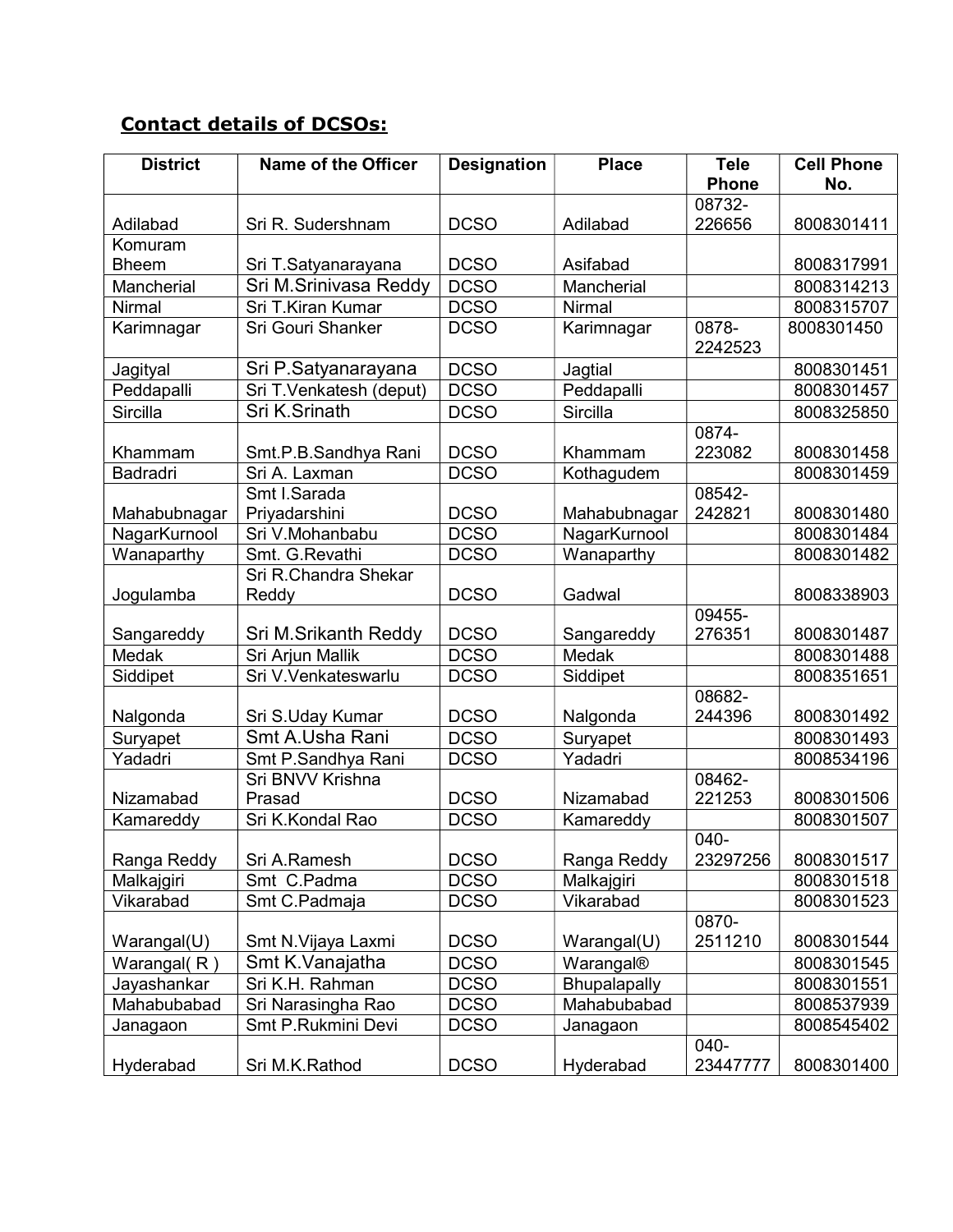| SI.            | Name of office/administrative unit                                                                                                                        | Name & designation                                                 | Office Tel:           |
|----------------|-----------------------------------------------------------------------------------------------------------------------------------------------------------|--------------------------------------------------------------------|-----------------------|
| No.            |                                                                                                                                                           |                                                                    | Residence Tel:<br>Fax |
| 1              | Office of the Assistant Civil Supply<br>Officer, Malakpet Circle, Near Bibi<br>Cancer Hospital, (Opp: Officer's<br>Mess), Malakpet, Hyderabad.            | Sri<br><b>Asst.Civil Supply</b><br><b>Officer</b>                  | 8008301401            |
| $\overline{2}$ | Office of the Assistant Civil Supply<br>Officer, Yakutpura Circle, Purani<br>Haweli, Near A.P. Administrative<br>Tribunal, Hyderabad.                     | Smt G.Tanuja,<br><b>ASCO</b>                                       | 8008301402            |
| $\mathbf{3}$   | Office of the Assistant Civil Supply<br>Officer, Charminar Circle, (Near<br>Rama Theatre), Bahadurpura X<br>Roads, Hyderabad.                             | Sri<br><b>Asst.Civil Supply</b><br><b>Officer</b>                  | 8008301403            |
| 4              | Office of the Assistant Civil Supply<br>Officer, Nampally Circle,<br>Manoranjan Complex, Near<br>Exhibition Grounds, Nampally,<br>Hyderabad.              | Sri M.Mallikarjun,<br><b>Asst.Civil Supply</b><br><b>Officer</b>   | 8008301404            |
| $5\phantom{1}$ | Office of the Assistant Civil Supply<br>Officer, Mehdipatnam Circle,<br>Manoranjan Complex, Exhibition<br>Complex, Nampally, Hyderabad.                   | Sri T.Venkatesh,<br><b>Asst.Civil Supply</b><br><b>Officer</b>     | 8008301405            |
| 6              | Office of the Assistant Civil Supply<br>Officer, Amberpet Circle,<br>Achaiahnagar, Beside Prajasakthi<br>Office, Baghlingampally,<br>Hyderabad.           | Sri K.Srinath,<br><b>Asst.Civil Supply</b><br>Officer.             | 8008301406            |
| $\overline{7}$ | Office of the Assistant Civil Supply<br>Officer, Khairathabad Circle, Anand<br>Nagar Colony, (Old MRO's Office),<br>Khairathabad, Hyderabad.              | Sri K.Srinivas,<br><b>Asst.Civil Supply</b><br><b>Officer</b>      | 8008301407            |
| 8              | Office of the Assistant Civil Supply<br>Officer, Begumpet Circle,<br>A.P.H.B.Complex, Patney Centre,<br>Secunderabad.                                     | Smt. V.Madhavi<br><b>Asst.Civil Supply</b><br><b>Officer</b>       | 8008301408            |
| 9              | Office of the Assistant Civil Supply<br>Officer, Secunderabad Circle, Opp:<br>St. Francis Girls High School,<br>(Behind Manohar Theatre,<br>Secunderabad) | Sri Shaik Mohd. Ali,<br><b>Asst.Civil Supply</b><br><b>Officer</b> | 8008301409            |
|                | Ranga Reddy Urban Area                                                                                                                                    |                                                                    |                       |
| 1              | Office of the Assistant Civil Supply<br>Officer, Balanagar Circle, Narsapur<br>X Roads, Balanagar, Medchal<br>District. Cell No.80083 01521               | Sri P. Anil Kumar                                                  | 8008301521            |
| $\mathbf{2}$   | Office of the Assistant Civil Supply                                                                                                                      |                                                                    |                       |